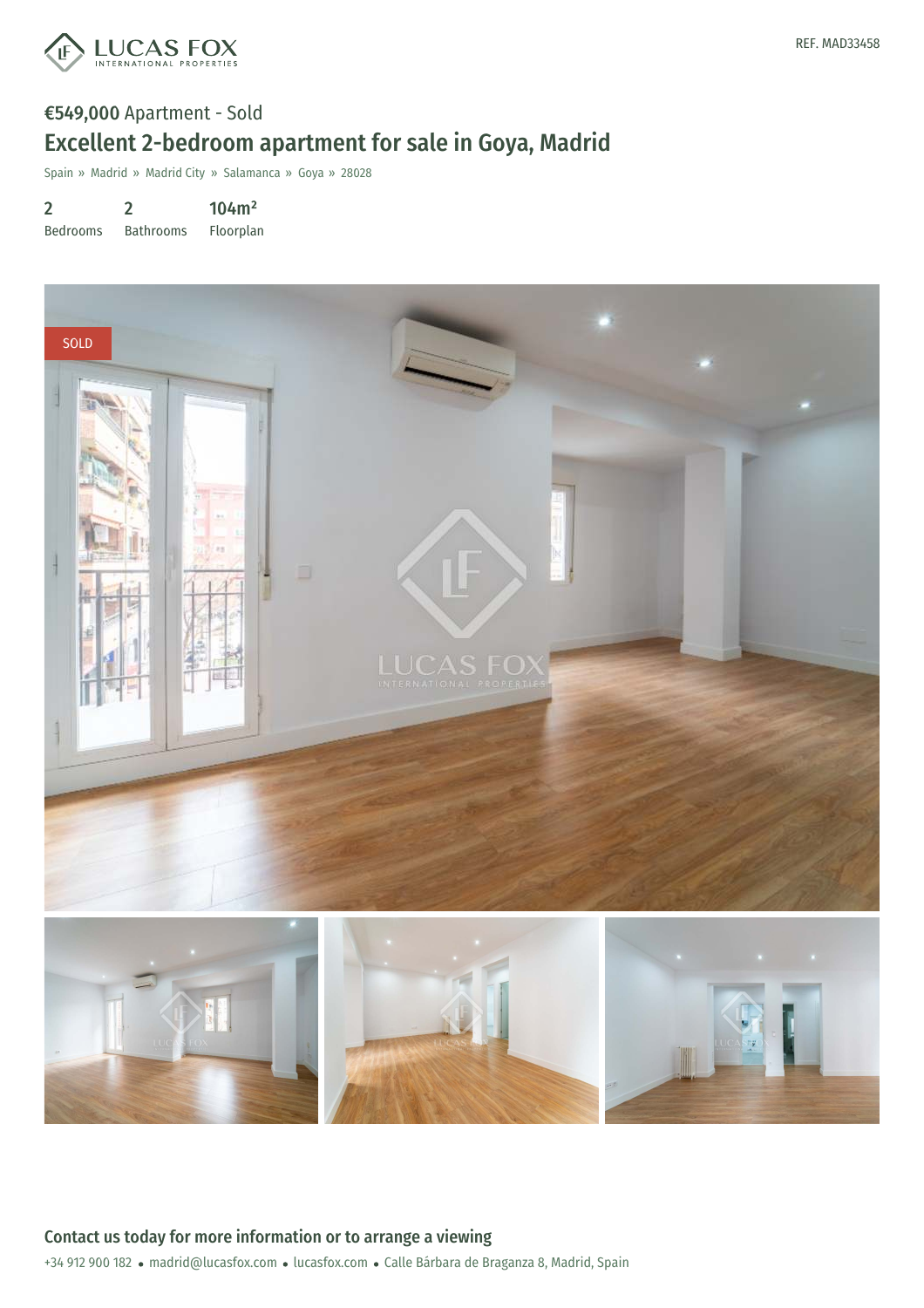

## €549,000 Apartment - Sold Excellent 2-bedroom apartment for sale in Goya, Madrid

Spain » Madrid » Madrid City » Salamanca » Goya » 28028

2 Bedrooms 2 Bathrooms 104m² Floorplan

**OVERVIEW** 

## Completely refurbished and brand new 2-bedroom apartment with a small terrace facing south for sale in Fuente del Berro, Madrid.

Apartment for sale located in a modern building from 1940, with a lift, on a second floor, with a long terrace and southerly aspect, which gives it good light all day.

The property has been completely renovated recently and is made up of 2 bedrooms, one of them exterior facing, and 2 bathrooms. In addition, it has a spacious living room with access to the small but elongated terrace. The kitchen is a separate room and comes fully equipped with high-end appliances.

The heating is central and there is pre-installation for air conditioning.

The property is located in the Salamanca district, in the Fuente del Berro area, very well connected, near the M-30 and surrounded by all services and public transport.

For more information and visits, do not hesitate to contact us.



[lucasfox.com/go/mad33458](https://www.lucasfox.com/go/mad33458)

Terrace, Lift, Natural light, Wooden flooring, Balcony, Built-in wardrobes, Double glazing, Equipped Kitchen, Exterior, Heating, Renovated, Transport nearby, Views